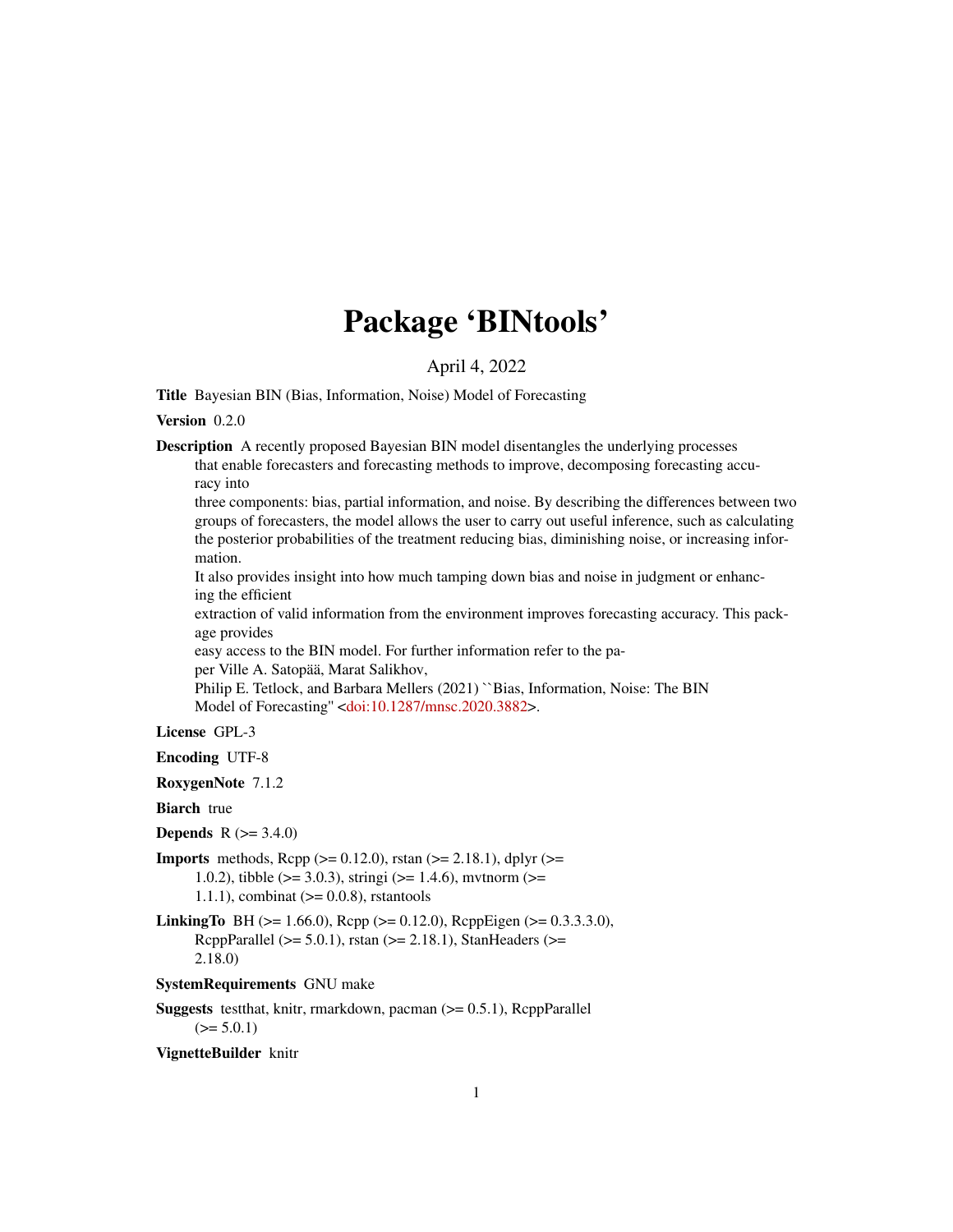#### <span id="page-1-0"></span>NeedsCompilation yes

```
Author Ville Satopää [aut, cre] (<https://orcid.org/0000-0002-3787-7303>),
     Marat Salikhov [aut],
     Elvira Moreno [aut]
```
Maintainer Ville Satopää <ville.satopaa@gmail.com>

Repository CRAN

Date/Publication 2022-04-04 12:40:02 UTC

### R topics documented:

| Index | $\mathbf{R}$ |  |
|-------|--------------|--|
|       |              |  |
|       |              |  |
|       |              |  |
|       |              |  |

BINtools-package *The 'BINtools' package.*

#### Description

A DESCRIPTION OF THE PACKAGE

#### References

Stan Development Team (2020). RStan: the R interface to Stan. R package version 2.21.2. https://mc-stan.org

<span id="page-1-1"></span>complete\_summary *Summary*

#### Description

This function uses the return value of a call to the function estimate\_BIN and produces a full BIN analysis based on that object.

#### Usage

```
complete_summary(full_bayesian_fit)
```
#### Arguments

full\_bayesian\_fit

The return value of a call to function estimate\_BIN.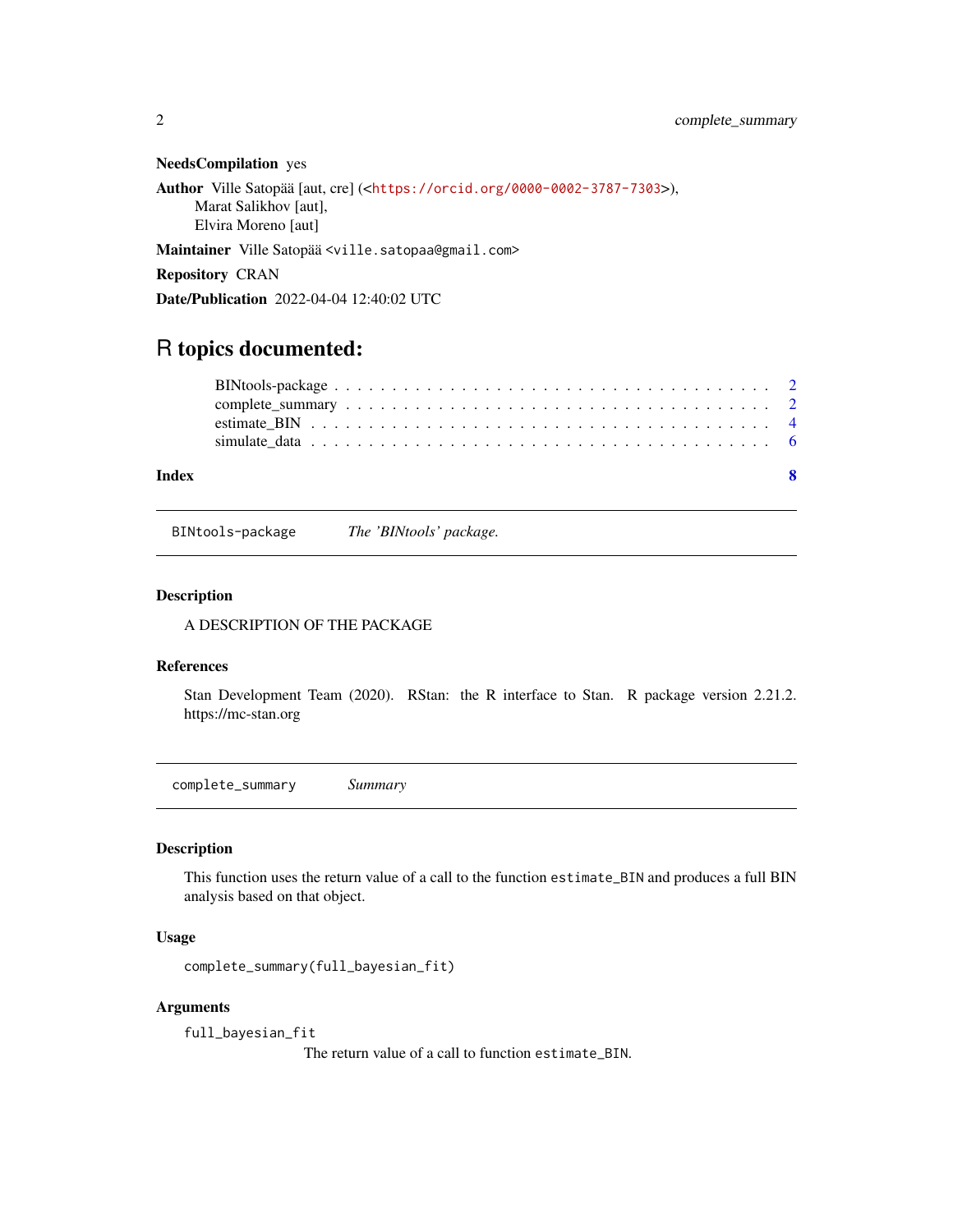#### Value

List containing the parameter estimates of the model, the posterior inferences, and the analysis of predictive performance.

The elements of the list are as follows.

- Parameter Estimates: Posterior means, standard deviations, and different quantiles of the model parameters and their differences. The parameter values represent the following quantities.
	- mu\_star: Base rate of the event outcome in the probit scale. E.g., if mu\_star = 0, then, in expectation,  $Phi(0)*100\% = 50\%$  of the events happen, where  $Phi(.)$  is the CDF of a standard Gaussian random variable.
	- mu\_0: The level of bias in the control group. This can be any number in the real-line. E.g., if mu\_0 = 0.1, then the control group believes the base rate to be Phi(mu\_star + 0.1).
	- mu\_1: The level of bias in the treatment group; otherwise the interpretation is the same as above for mu\_0.
	- gamma\_0: The level of information in the control group. This is a number between 0 and 1, where 0 represents no information and 1 represents full information.
	- gamma\_1: The level of information in the treatment group; otherwise the interpretation is the same as above for gamma\_0.
	- delta\_0: The level of noise in the control group. This is a positive value, with higher values indicating higher levels of noise. Noise is in the same scale as information. E.g.,  $delta_0 = 1.0$  says that the control group uses as many irrelevant signals as there are relevant signals in the universe. In this sense it represents a very high level of noise.
	- delta\_1: The level of noise in the treatment group; otherwise the interpretation is the same as above for delta\_0.
	- rho\_0: The level of within-group dependence between forecasts of the control group. This is a positive value, with higher values indicating higher levels of dependence. The dependence can be interpreted to stem from shared irrelevant (noise) and/or relevant (information) signals.
	- rho\_1: The level of within-group dependence between forecasts of the treatment group; otherwise the interpretation is the same as above for rho\_0.
	- rho\_01: The level of inter-group dependence between forecasts of the control and treatment groups; otherwise the interpretation is the same as above for rho\_0.
- Posterior Inferences: Posterior probabilities of events. Compared to the control group, does the treatment group have: (i) less bias, (ii) more information, and (iii) less noise? Intuitively, one can think of these probabilities as the Bayesian analogs of the p-values in classical hypothesis testing – the closer the probability is to 1, the stronger the evidence for the hypothesis.
- Control,Treatment: This compares the control group against the treatment group. The value of the contribution gives
	- the mean Brier score of the control group;
	- the mean Brier score of the treatment group;
	- how the difference can be explained in terms of bias, noise, or information; and
	- in percentage terms, how does the change in bias, noise, or information (from control to treatment group) changes the Brier score.
- Control,Perfect Accuracy: This compares the control group against a treatment group with perfect accuracy; otherwise the interpretation is the same as above for 'Control,Treatment.'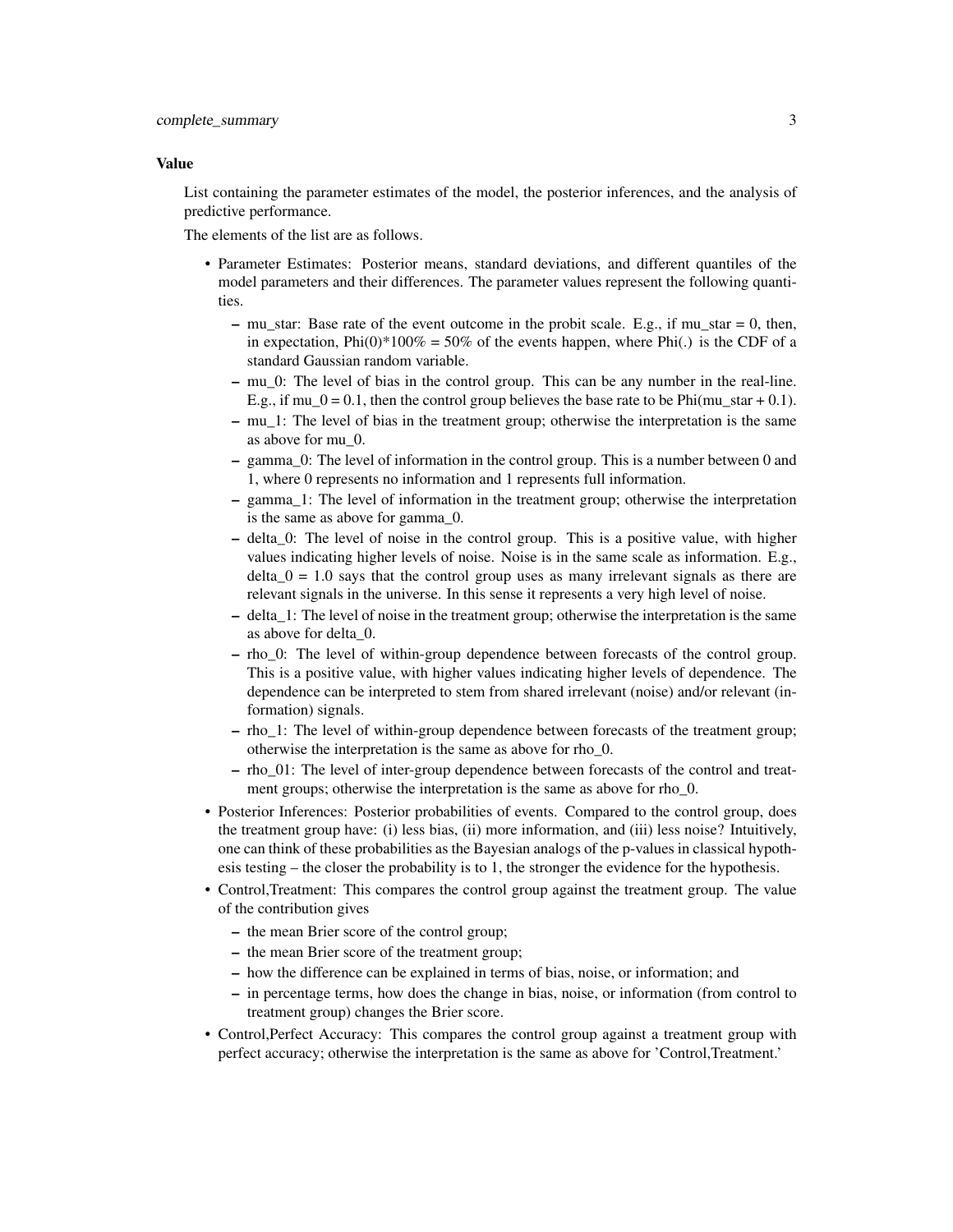#### <span id="page-3-0"></span>See Also

[simulate\\_data](#page-5-1), [estimate\\_BIN](#page-3-1)

#### Examples

```
## An example with one group
# a) Simulate synthetic data:
synthetic_data = simulate_data(list(mu_star = -0.8, mu_0 = -0.5, mu_1 = 0.2, gamma_0 = 0.1,
gamma_1 = 0.3, rho_0 = 0.05, delta_0 = 0.1, rho_1 = 0.2, delta_1 = 0.3, rho_0 = 0.05, 300, 100, 0)
# b) Estimate the BIN-model on the synthetic data:
full_bayesian_fit = estimate_BIN(synthetic_data$Outcomes,synthetic_data$Control, warmup = 500,
iter = 1000)
# c) Analyze the results:
complete_summary(full_bayesian_fit)
## An example with two groups
# a) Simulate synthetic data:
synthetic_data = simulate_data(list(mu_star = -0.8, mu_0 = -0.5, mu_1 = 0.2, gamma_0 = 0.1,
gamma_1 = 0.3, rho_0 = 0.05, delta_1 = 0.1, rho_1 = 0.2, delta_1 = 0.3, rho_0 = 1 = 0.05, 300, 100, 100)
# b) Estimate the BIN-model on the synthetic data:
full_bayesian_fit = estimate_BIN(synthetic_data$Outcomes,synthetic_data$Control,
synthetic_data$Treatment, warmup = 500, iter = 1000)
# c) Analyze the results:
complete_summary(full_bayesian_fit)
```
<span id="page-3-1"></span>estimate\_BIN *Estimate a BIN (Bias, Information, Noise) model*

#### Description

This function allows the user to compare two groups (treatment and control) of forecasters in terms of their bias, information, and noise levels. Model estimation is performed with a Markov Chain Monte Carlo (MCMC) approach called Hamiltonian Monte Carlo.

#### Usage

```
estimate_BIN(
  Outcomes,
  Control,
  Treatment = NULL,
 initial = list(mu_star = 0, mu_0 = 0, mu_1 = 0, gamma_0 = 0.4, gamma_1 = 0.4, delta_0
    = 0.5, rho_0 = 0.27, delta_1 = 0.5, rho_1 = 0.27, rho_01 = 0.1),
 warmup = 2000,
 iter = 4000,seed = 1)
```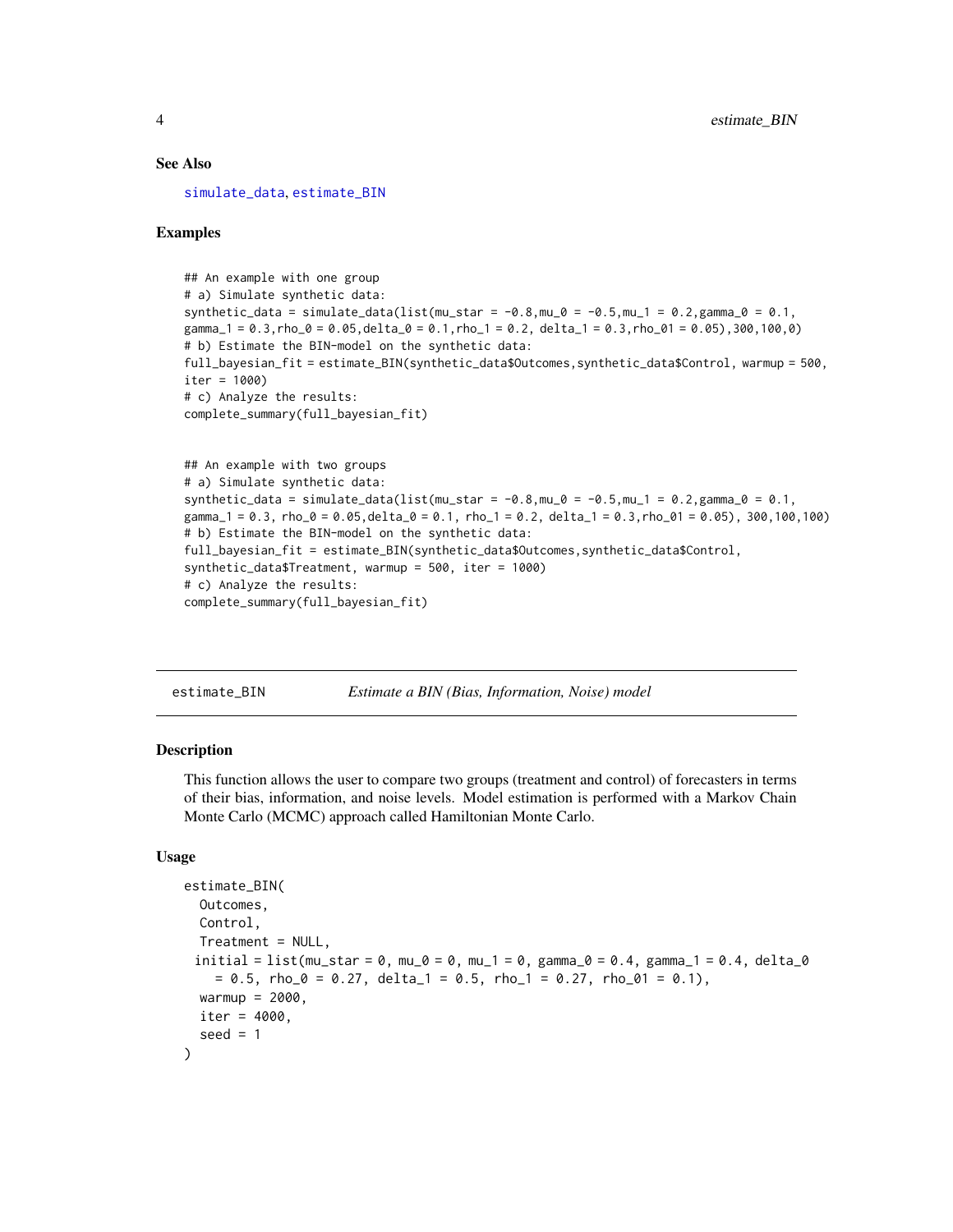#### <span id="page-4-0"></span>estimate\_BIN 5

#### **Arguments**

| Outcomes  | Vector of binary values indicating the outcome of each event. The j-th entry is<br>equal to 1 if the j-th event occurs and equal to 0 otherwise.                                                                                                                                            |
|-----------|---------------------------------------------------------------------------------------------------------------------------------------------------------------------------------------------------------------------------------------------------------------------------------------------|
| Control   | List of vectors containing the predictions made for each event by forecasters in<br>the control group. The <i>j</i> -th vector contains predictions for the <i>j</i> -th event.                                                                                                             |
| Treatment | (Default:NULL) List of vectors containing the predictions made for each event by<br>forecasters in the treatment group. The <i>j</i> -th vector contains predictions for the<br><i>i</i> -th event.                                                                                         |
| initial   | A list containing the initial values for the parameters mu_star,mu_0,mu_1,gamma_0,gamma_1,delta_0,rho<br>rho_01. (Default: list(mu_star = $0,$ mu_ $0$ = $0,$ mu_1 = $0,$ gamma_ $0$ = $0.4,$ gamma_1<br>$= 0.4$ , delta_0 = 0.5, rho_0 = 0.27, delta_1 = 0.5, rho_1 = 0.27, rho_01 = 0.1)) |
| warmup    | The number of initial iterations used for "burnin." These values are not included<br>in the analysis of the model. (Default:2000)                                                                                                                                                           |
| iter      | Total number of iterations. Must be larger than warmup. (Default: 4000)                                                                                                                                                                                                                     |
| seed      | (Default: 1)                                                                                                                                                                                                                                                                                |

#### Value

Model estimation is performed with the statistical programming language called [Stan.](https://mc-stan.org/) The return object is a Stan model. This way the user can apply available diagnostics tools in other packages, such as [rstan,](https://mc-stan.org/rstan/) to analyze the final results.

#### See Also

[simulate\\_data](#page-5-1), [complete\\_summary](#page-1-1)

#### Examples

```
## An example with one group
# a) Simulate synthetic data:
synthetic_data = simulate_data(list(mu_star = -0.8, mu_0 = -0.5, mu_1 = 0.2, gamma_0 = 0.1,
gamma_1 = 0.3, rho_0 = 0.05, delta_0 = 0.1, rho_1 = 0.2, delta_1 = 0.3, rho_0 = 0.5), 300, 100, 0)
# b) Estimate the BIN-model on the synthetic data:
full_bayesian_fit = estimate_BIN(synthetic_data$Outcomes,synthetic_data$Control, warmup = 500,
iter = 1000)
# c) Analyze the results:
complete_summary(full_bayesian_fit)
```

```
## An example with two groups
# a) Simulate synthetic data:
synthetic_data = simulate_data(list(mu_star = -0.8, mu_0 = -0.5, mu_1 = 0.2, gamma_0 = 0.1,
gamma_1 = 0.3, rho_0 = 0.05, delta_1 = 0.1, rho_1 = 0.2, delta_1 = 0.3, rho_0 = 1 = 0.05, 300, 100, 100)
# b) Estimate the BIN-model on the synthetic data:
full_bayesian_fit = estimate_BIN(synthetic_data$Outcomes,synthetic_data$Control,
synthetic_data$Treatment, warmup = 500, iter = 1000)
# c) Analyze the results:
```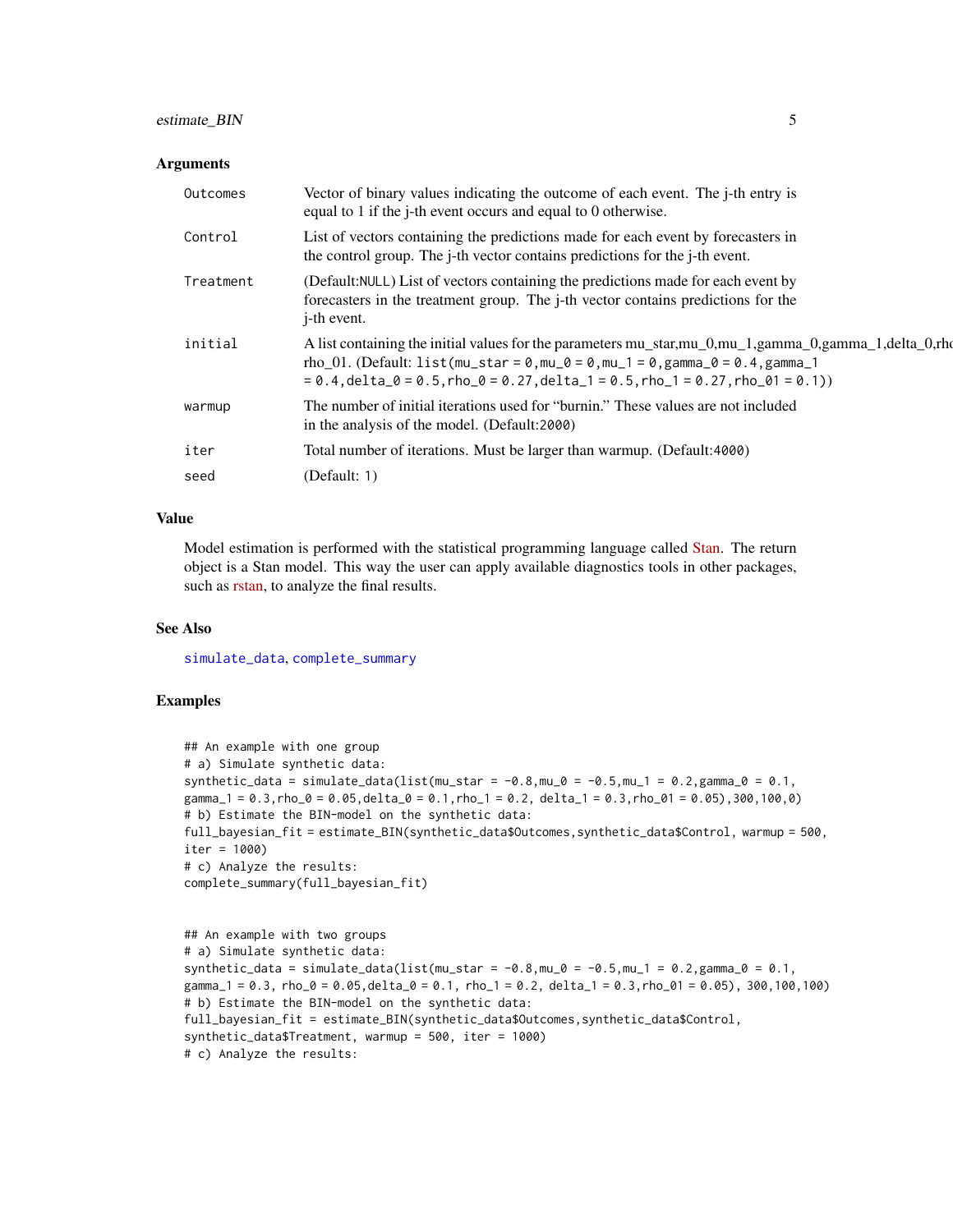#### <span id="page-5-0"></span>complete\_summary(full\_bayesian\_fit)

<span id="page-5-1"></span>simulate\_data *Simulate Data*

#### **Description**

This function allows the user to generate synthetic data of two groups (control and treatment) of forecasters making probability predictions of binary events. The function is mostly useful for testing and illustration purposes.

#### Usage

```
simulate_data(parameters, N, N_0, N_1, rho_0 = 0)
```
#### **Arguments**

| parameters     | A list containing the true values of the parameters: mu_star,mu_0,mu_1,gamma_0,gamma_1,rho_0,delta_<br>and rho 01                                           |
|----------------|-------------------------------------------------------------------------------------------------------------------------------------------------------------|
| N.             | Number of events                                                                                                                                            |
| N_0            | Number of forecasters in the control group                                                                                                                  |
| N <sub>1</sub> | Number of forecasters in the treatment group                                                                                                                |
| rho o          | The level of dependence between event outcomes. (Default: the events are in-<br>dependent conditional on the model parameter values. This sets $rho_ = 0.0$ |

#### Details

See [complete\\_summary](#page-1-1) for a description of the model parameters. Not all combinations of parameters are possible. In particular, the covariance parameters gamma and rho are dependent on each other and must result in a positive semi-definite covariance matrix for the outcomes and predictions. To find a feasible set of parameters, we recommend users to experiment: begin with the desired levels of mu, gamma, and delta, and values of rho close to zero, and then increase rho until data can be generated without errors.

#### Value

List containing the simulated data. The elements of the list are as follows.

- Outcomes: Vector containing binary values that indicate the outcome of each event. The j-th entry is equal to 1 if the j-th event occurs and equal to 0 otherwise.
- Control: List of vectors (one for each event) containing probability predictions made by the forecasters in the control group.
- Treatment: List of vectors (one for each event) containing probability predictions made by the forecasters in the treatment group.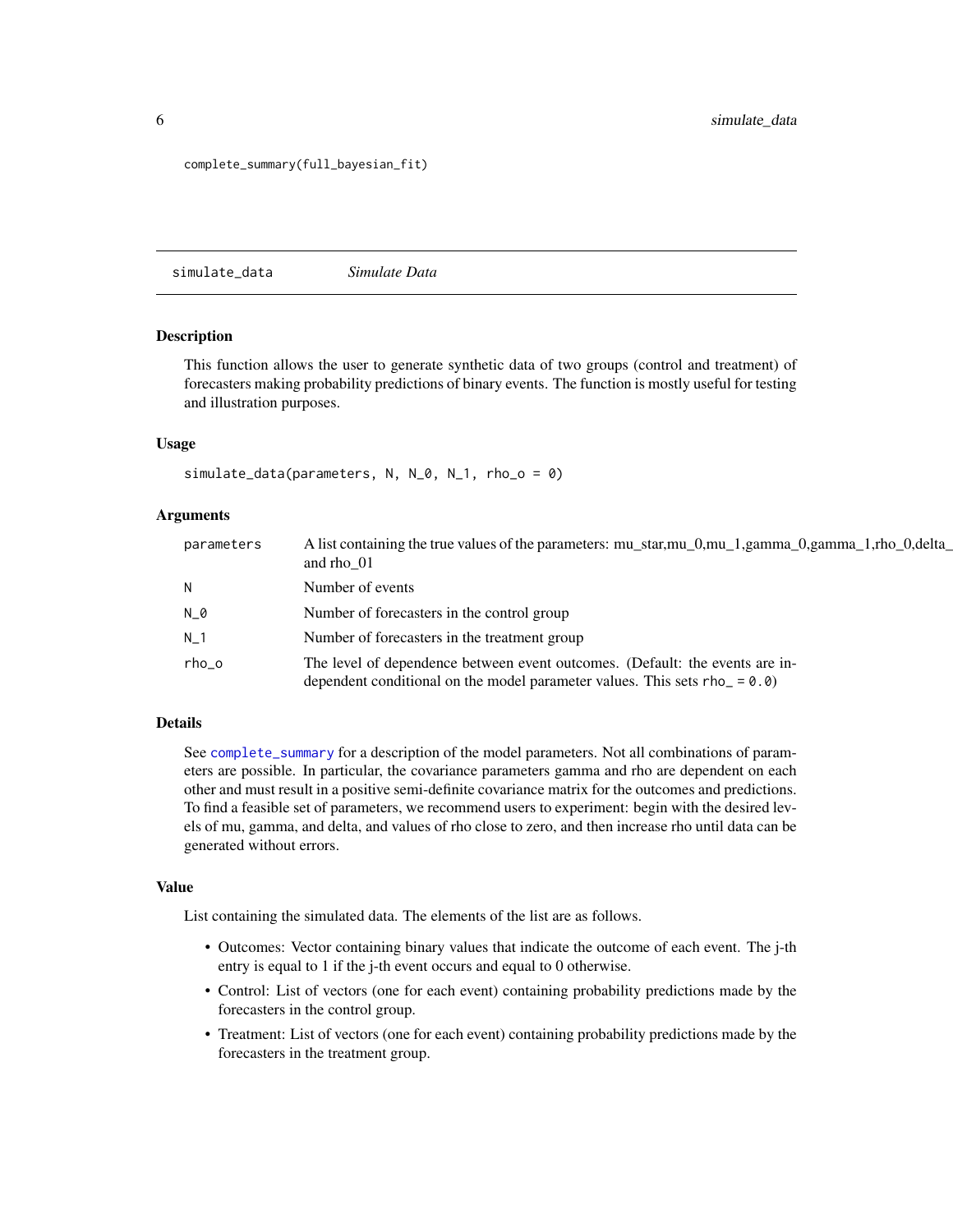#### <span id="page-6-0"></span>simulate\_data 7

#### See Also

[estimate\\_BIN](#page-3-1), [complete\\_summary](#page-1-1)

#### Examples

simulate\_data(list(mu\_star = -0.8, mu\_0 = -0.5, mu\_1 = 0.2, gamma\_0 = 0.1, gamma\_1 = 0.3,  $rho_0 = 0.05$ , delta\_0 = 0.1, rho\_1 = 0.2, delta\_1 = 0.3, rho\_01 = 0.05), 300, 100, 100)